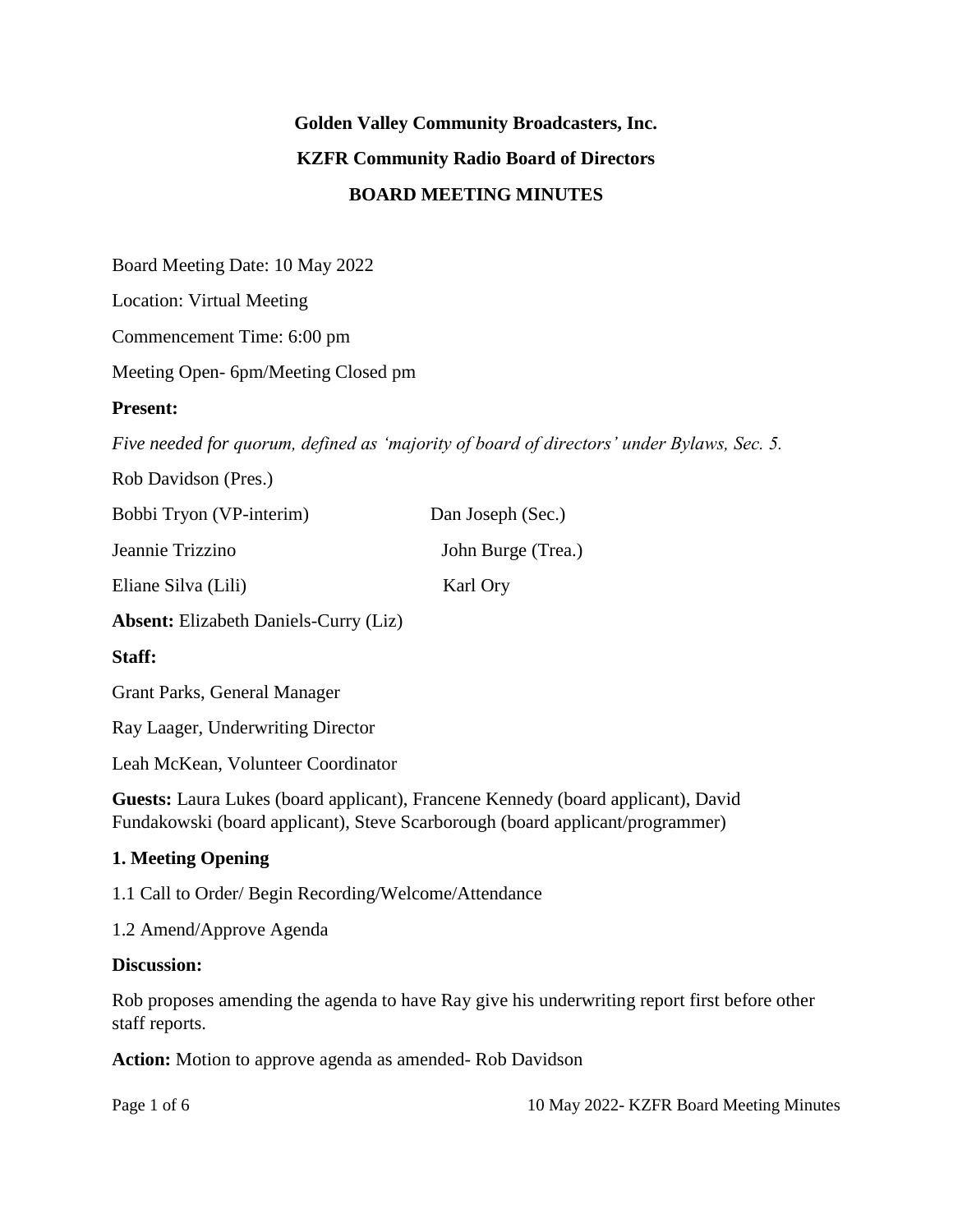Seconded-Roll Call Vote: Ayes: All Noes: None Abstain: None Absent: Elizabeth Daniels-Curry (Liz)

## **1.3 Amend/Approve Previous Minutes**

1.3.1 April minutes were distributed via email.

#### **Discussion:**

Jeannie points out that Kay Payden's name is spelled incorrectly.

#### **Action:**

Motion to accept April minutes as amended. –Rob Davidson

Seconded-

Roll Call Vote:

Ayes: All

Noes: None

Abstain: None

Absent: Elizabeth Daniels-Curry (Liz)

#### **1.4 Public Input/Correspondence**

#### **Discussion:**

--No discussion.

#### **1.5 Announcements**

#### **Discussion:**

**--**Rob is calling a special board session on 24 May 2022. Purpose of this meeting will be to review the draft budget for fiscal year 2022/2023 and if necessary, review interviews with board applicants. Rob expresses the desire to stay on track with the board calendar: review budget in May and vote on it in June so it will be in place for the fiscal year starting July  $1<sup>st</sup>$ .

#### **2. Action Items**

2.1 Conflict of Interest Policy

Page 2 of 6 10 May 2022- KZFR Board Meeting Minutes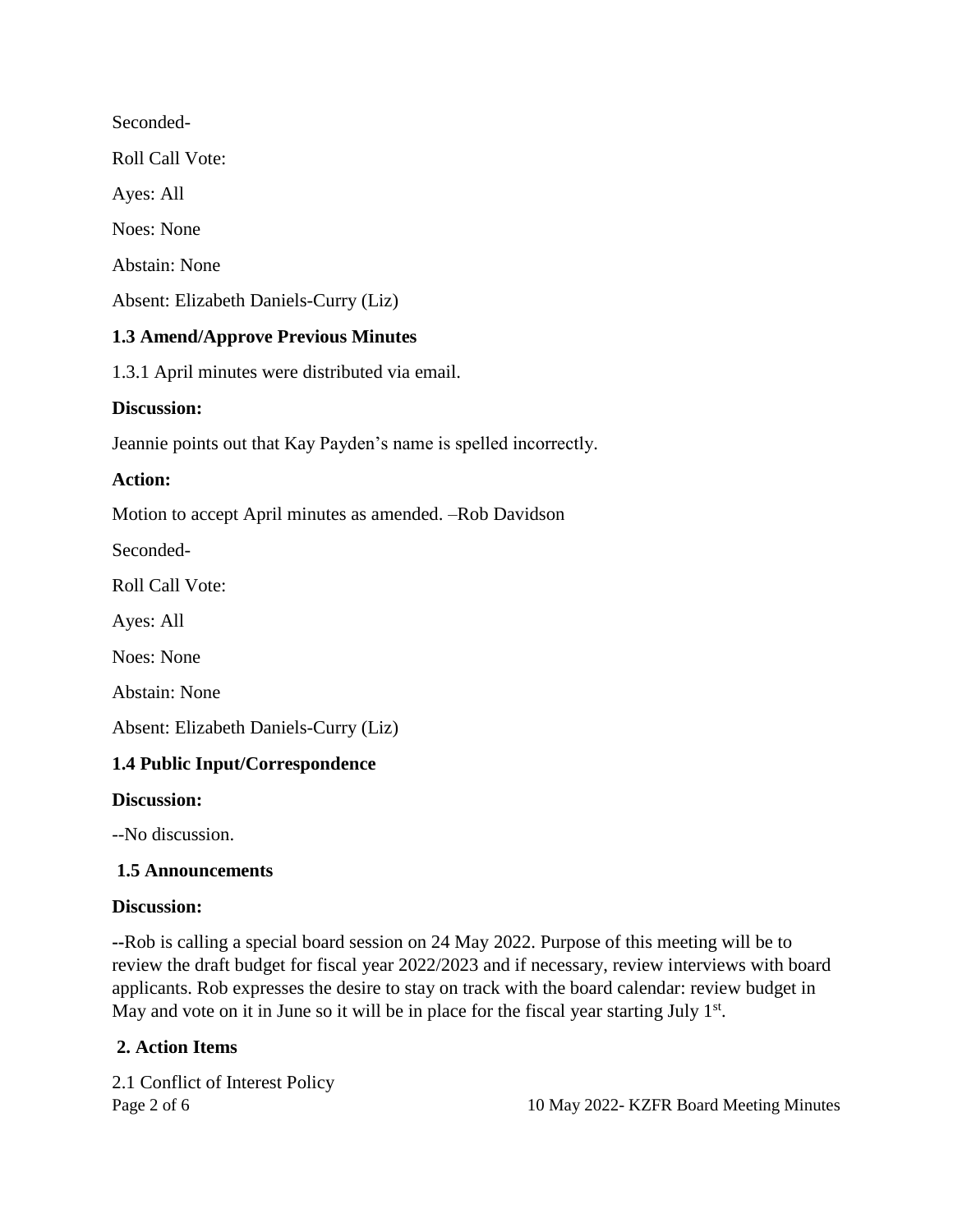--Rob calls the vote to approve the conflict of interest policy draft. Results: 7 in favor, 0 opposed, 0 abstention. The draft is approved.

2.2 Document Retention Policy

--Rob calls the vote to approve the document retention policy draft. Results: 7 in favor, 0 opposed, 0 abstention. The draft is approved.

#### **3. Staff and Committee Updates**

## **3.1 Staff Reports**

## **3.1.1. Underwriting Report- Ray Laager**

**--**Submitted prior to meeting via email.

--We had a good month. Pledge drive was great.

--Transition is happening with some of our long-time supporters. We're gaining new underwriters at a more "modern" rate.

--Jeannie asks if Ray sees any changes in the upward trend in underwriting. He sees a little change since Chico Performances is finished for the season. They make up 12% of our underwriting budget. Have been picking up other events and festivals. El Rey is buying ads. Union Restaurant in Oroville is interested.

#### **3.1.2. GM Report- Grant Parks**

**--**Submitted prior to meeting.

--Jeannie asks how well the festival tickets sold during the pledge drive. Grant: the closer the event is geographically, the faster the tickets sold. Leah: we got eight different festivals to contribute and we currently have three left. Still brainstorming on how to use these as fundraising opportunities.

--Jeannie asks what the average pledge amount was and how we did on getting monthly donations. Grant says he can get that information for the next meeting.

--Rob: He is glad to see that Grant has been talking to Kim Weir and asks for an update. Grant has had conversations with her about general KZFR news and information segments. He thinks she would be a great addition to the station. Hoping for something to start at the beginning of the fiscal year.

## **3.1.3. Volunteer Coordinator Report- Leah McKean**

--Submitted prior to meeting via email.

--Great month overall.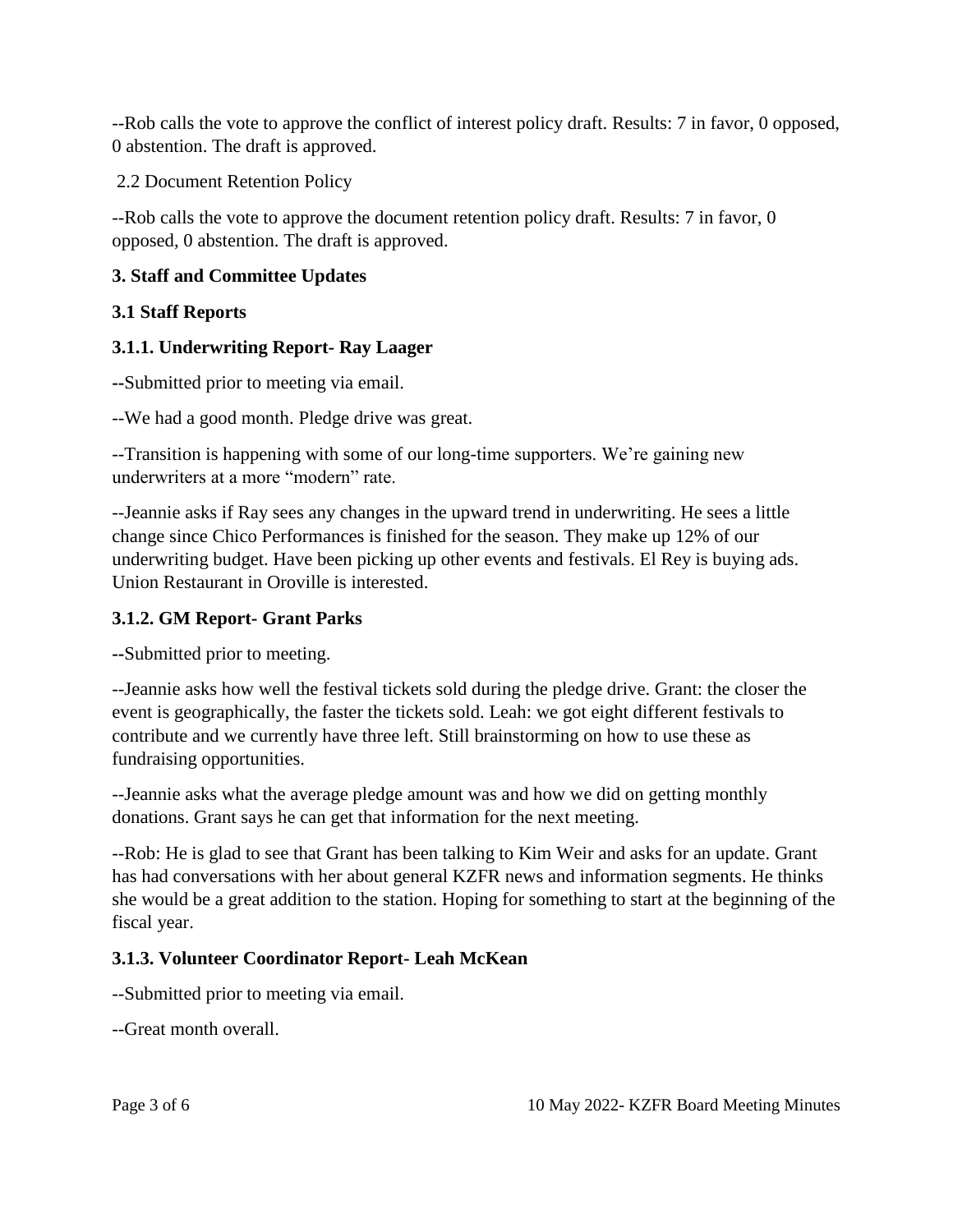--Rob thanks Leah and staff for putting in extra hours during pledge drive. It was helpful to have staff there.

--Jeannie thanks Leah for her research on the newsletter drops. Suggests we try to gain back our lapsed/unsubscribed donors. Asks if our mailing list is segmented. Leah says that we have tried to categorize our contacts more recently. Jeannie suggests if we can add more "unsubscribe" options.

--Francene comments that she could feel more energy and excitement behind the pledge drive and gives kudos for this.

## **3.2 Treasurer's Report- John Burge**

--Submitted prior to meeting via email.

--Report was for the 10 months ending in April 2022.

--Jeannie asks for a definition of how fundraising and donation income is classified. Grant: fundraising net is concerts and events; not the total we brought in, it's the net: how much we profited or lost on the total of events. Donations are unsolicited- ex. Car donations. Also includes monthly donors.

--John asks if the CPB requires us to net the fundraising expenses against revenue. Grant: CPB is more concerned about the gross income. He suggests that we do not net them, line item for each of them.

--Dan asks how much we need to make between now and the end of the fiscal year to meet our \$300K CPB mark. Grant estimates that we are at approx. \$217,000. Grant has been using Little Green Light to track this. Rob: at exec meeting, other sources of income that hadn't been added into the ledger were discussed that might give us a more accurate estimate of this. Grant also mentions that at the end of every fiscal year, we reach out for in-kind services as donations that count towards the \$300K goal. CPB looks at things that are essential to station operations (ex. John Burge's work for the station). \$15,000 relief grant from State of California received in July has also not been counted.

## **3.3 Committee Reports**

## **3.3.1. Executive Committee- Rob Davidson**

-The committee discussed the upcoming draft budget and they have been working on the GM job review. At the May  $24<sup>th</sup>$  meeting, in closed session, the board will also be reviewing the results of the executive officer's review of Grant.

## **3.3.2. Program Committee (PC) - Grant Parks**

--PC report was sent out prior to meeting via email.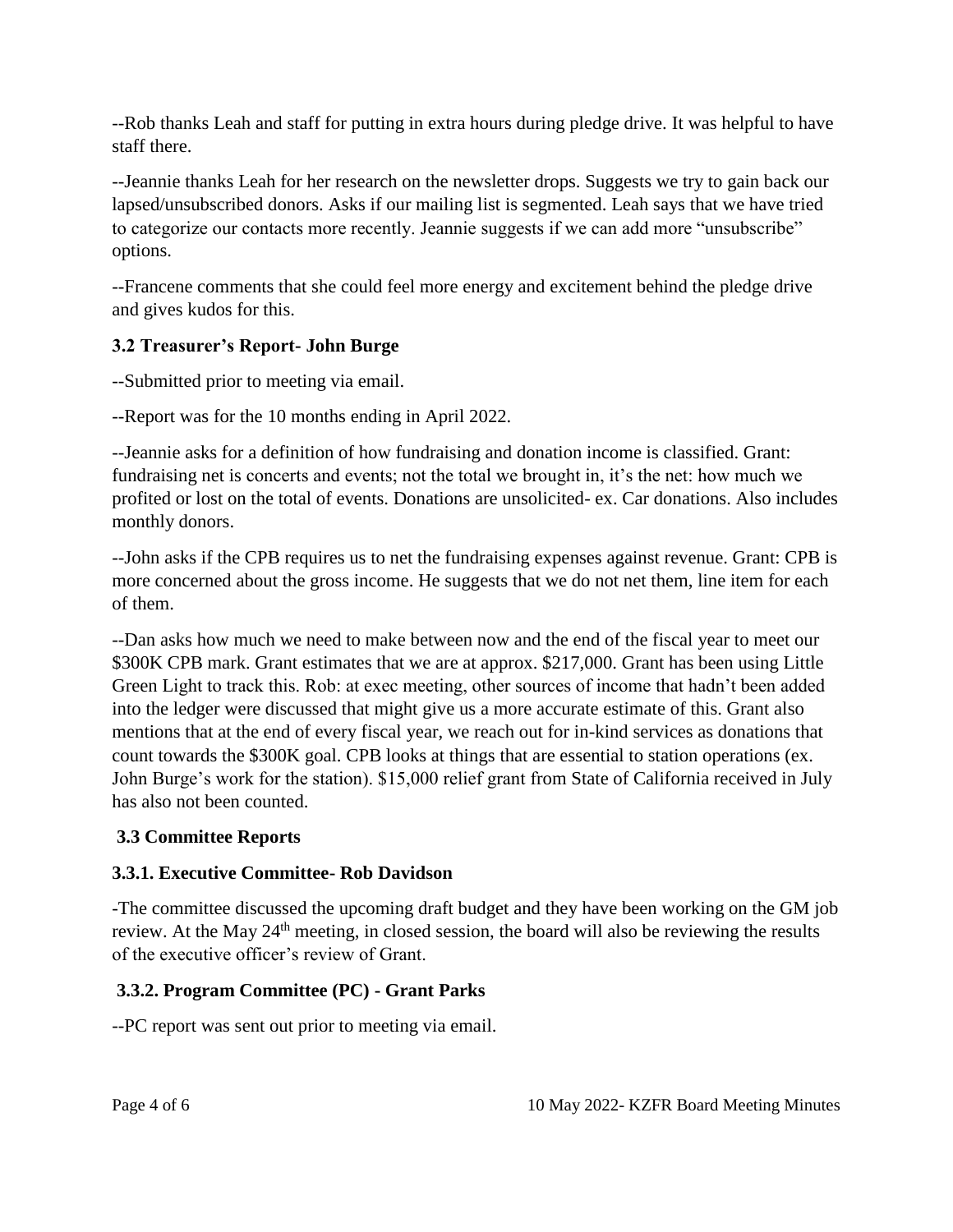--Received the PSAs created by PV High School Media arts department that will be put into rotation. Six different PSAs regarding mental health and young people.

## **3.3.3. Community Advisory Board (CAB)-Rob Davidson**

--Next meeting will likely occur sometime in the new fiscal year.

## **3.3.4. Fundraising Committee- Grant Parks**

--Fundraising report was sent out prior to meeting via email.

--Trying to adhere to the board budget calendar.

--Both Jeannie and Rob ask about the fiscal YTD actual vs. budget reports and where those are most appropriate to review- Jeannie expresses that as a board member, she would like to receive/review these reports as well. Grant says he can include it in his future reports.

--Jeannie asks about our USDA grant. She asks about the matching funds required for this grant. What is the amount of the grant and the expected award date? Grant received an email earlier today informing that we were approved for \$27,100 for the transmitter site.

--Lili asks if there is a way to include monthly progress towards our \$300K CPB funding goal in his reports. Grant says he keeps a running tally and references our donor retention software. He has been working with Dolly, our bookkeeper, to add a new classification type. They haven't figured this out quite yet. Lili says she can help out if needed.

--Rob says we have identified a need for increased grant-writing, especially non-federal grants. Once the school year is over, Rob plans on focusing more on researching these grants.

## **3.3.5. Document Review Committee- Rob Davidson**

--The committee did not meet last month. Next meeting rescheduled for later this month.

--Continuing to work on board policy manual. Will update as soon as possible.

## **4. Matters for Discussion**

## **4.1 Board Recruitment Update**

**--**Three candidates present at the meeting tonight. Francene Kennedy was interviewed at previous board meeting.

#### **5. Meeting Finalization**

**5.1 Review Items for next BOD Agenda:** Draft budget for fiscal year 2022/2023, board recruitment update, and GM job review results will be topics of discussion for the special board session on 24 May.

## **5.2 Meeting Close/Thank You**

Page 5 of 6 10 May 2022- KZFR Board Meeting Minutes Next meeting will be 24 May 2022 on Zoom.